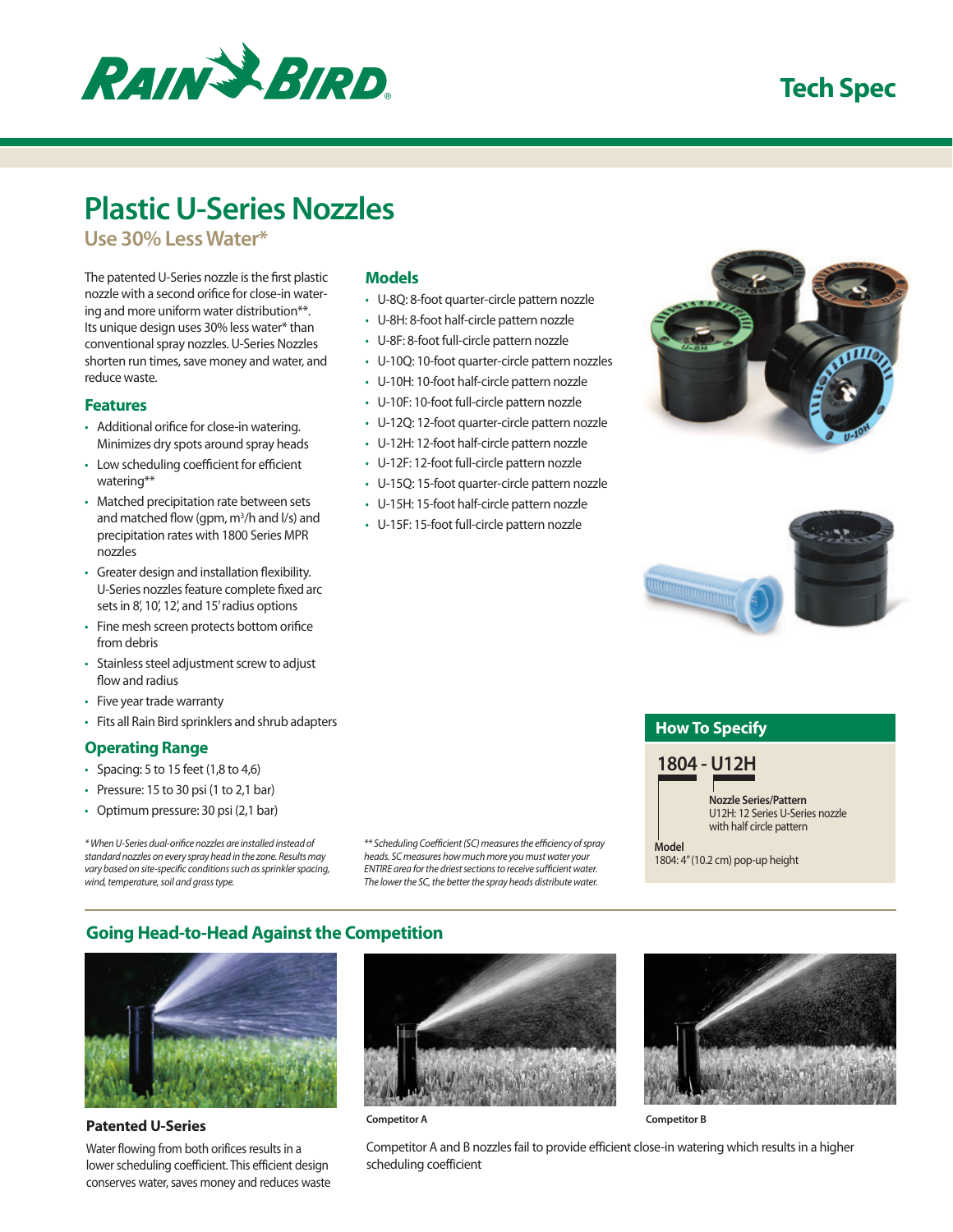| <b>U8 Series</b> |                 |                      |                    |                |                |
|------------------|-----------------|----------------------|--------------------|----------------|----------------|
| 10° Trajectory   |                 |                      |                    |                |                |
| Nozzle           | Pressure<br>psi | <b>Radius</b><br>ft. | <b>Flow</b><br>qpm | Precip<br>ln/h | Precip<br>ln/h |
| $U-8F$           | 15              | 5                    | 0.74               | 2.07           | 2.39           |
|                  | 20              | 6                    | 0.86               | 2.01           | 2.32           |
| ٠                | 25              | $\overline{7}$       | 0.96               | 1.62           | 1.87           |
|                  | 30              | 8                    | 1.05               | 1.58           | 1.83           |
| $U-8H$           | 15              | 5                    | 0.37               | 2.07           | 2.39           |
|                  | 20              | 6                    | 0.42               | 2.01           | 2.32           |
|                  | 25              | 7                    | 0.47               | 1.62           | 1.87           |
|                  | 30              | 8                    | 0.52               | 1.58           | 1.83           |
| $U-8O$           | 15              | 5                    | 0.18               | 2.07           | 2.39           |
|                  | 20              | 6                    | 0.21               | 2.01           | 2.32           |
|                  | 25              | $\overline{7}$       | 0.24               | 1.62           | 1.87           |
|                  | 30              | 8                    | 0.26               | 1.58           | 1.83           |

| <b>U8 Series</b> |                 | <b>METRIC</b>      |                                 |                                        |                |                |
|------------------|-----------------|--------------------|---------------------------------|----------------------------------------|----------------|----------------|
| 10° Trajectory   |                 |                    |                                 |                                        |                |                |
| <b>Nozzle</b>    | Pressure<br>bar | <b>Radius</b><br>m | <b>Flow</b><br>m <sup>3</sup> h | <b>Flow</b><br>$\mathsf{I}/\mathsf{m}$ | Precip<br>mm/h | Precip<br>mm/h |
| $U-8F$           | 1.0             | 1.7                | 0.16                            | 2.8                                    | 52             | 60             |
|                  | 1.5             | 2.1                | 0.20                            | 3.4                                    | 47             | 55             |
|                  | 2.0             | 2.4                | 0.23                            | 3.9                                    | 41             | 48             |
|                  | 2.1             | 2.4                | 0.24                            | 4.0                                    | 40             | 46             |
| <b>U-8H</b>      | 1.0             | 1.7                | 0.08                            | 1.4                                    | 52             | 60             |
|                  | 1.5             | 2.1                | 0.10                            | 1.7                                    | 47             | 55             |
|                  | 2.0             | 2.4                | 0.12                            | 1.9                                    | 41             | 48             |
|                  | 2.1             | 2.4                | 0.12                            | 2.0                                    | 40             | 46             |
| <b>U-80</b>      | 1.0             | 1.7                | 0.04                            | 0.7                                    | 52             | 60             |
|                  | 1.5             | 2.1                | 0.05                            | 0.8                                    | 47             | 55             |
|                  | 2.0             | 2.4                | 0.06                            | 1.0                                    | 41             | 48             |
|                  | 2.1             | 2.4                | 0.06                            | 1.0                                    | 40             | 46             |

| <b>U10 Series</b> |                 |                      |                    |                |                |
|-------------------|-----------------|----------------------|--------------------|----------------|----------------|
| 12° Trajectory    |                 |                      |                    |                |                |
| <b>Nozzle</b>     | Pressure<br>psi | <b>Radius</b><br>ft. | <b>Flow</b><br>gpm | Precip<br>ln/h | Precip<br>ln/h |
| <b>U-10F</b>      | 15              | 7                    | 1.16               | 2.07           | 2.39           |
|                   | 20              | 8                    | 1.34               | 2.01           | 2.32           |
| o                 | 25              | 9                    | 1.50               | 1.62           | 1.87           |
|                   | 30              | 10                   | 1.64               | 1.58           | 1.83           |
| <b>U-10H</b>      | 15              | 7                    | 0.58               | 2.07           | 2.39           |
|                   | 20              | 8                    | 0.67               | 2.01           | 2.32           |
|                   | 25              | 9                    | 0.75               | 1.62           | 1.87           |
|                   | 30              | 10                   | 0.82               | 1.58           | 1.83           |
| $U-100$           | 15              | 7                    | 0.29               | 2.07           | 2.39           |
|                   | 20              | 8                    | 0.33               | 2.01           | 2.32           |
|                   | 25              | 9                    | 0.37               | 1.62           | 1.87           |
|                   | 30              | 10                   | 0.41               | 1.58           | 1.83           |

| <b>U10 Series</b> |                 | <b>METRIC</b>      |                          |                    |                |                |
|-------------------|-----------------|--------------------|--------------------------|--------------------|----------------|----------------|
| 12° Trajectory    |                 |                    |                          |                    |                |                |
| <b>Nozzle</b>     | Pressure<br>bar | <b>Radius</b><br>m | Flow<br>m <sup>3</sup> h | <b>Flow</b><br>l/m | Precip<br>mm/h | Precip<br>mm/h |
| <b>U-10F</b>      | 1.0             | 2.1                | 0.26                     | 4.4                | 52             | 60             |
|                   | 1.5             | 2.6                | 0.30                     | 5.3                | 47             | 55             |
| Ο                 | 2.0             | 3.0                | 0.34                     | 6.1                | 41             | 48             |
|                   | 2.1             | 3.1                | 0.37                     | 6.2                | 40             | 46             |
| <b>U-10H</b>      | 1.0             | 2.1                | 0.13                     | 2.2                | 52             | 60             |
|                   | 1.5             | 2.6                | 0.15                     | 2.6                | 47             | 55             |
|                   | 2.0             | 3.0                | 0.17                     | 3.1                | 41             | 48             |
|                   | 2.1             | 3.1                | 0.19                     | 3.1                | 40             | 46             |
| $U-100$           | 1.0             | 2.1                | 0.07                     | 1.1                | 52             | 60             |
|                   | 1.5             | 2.6                | 0.08                     | 1.3                | 47             | 55             |
|                   | 2.0             | 3.0                | 0.08                     | 1.5                | 41             | 48             |
|                   | 2.1             | 3.1                | 0.09                     | 1.6                | 40             | 46             |

*Note: All U-Series nozzles tested on 4" (10.2 cm) pop-ups*

■ *Square spacing based on 50% diameter of throw*

▲ *Triangular spacing based on 50% diameter of throw*

*Performance data taken in zero wind conditions*

*Radius refers to recommended product spacing. Actual radii along arc may vary*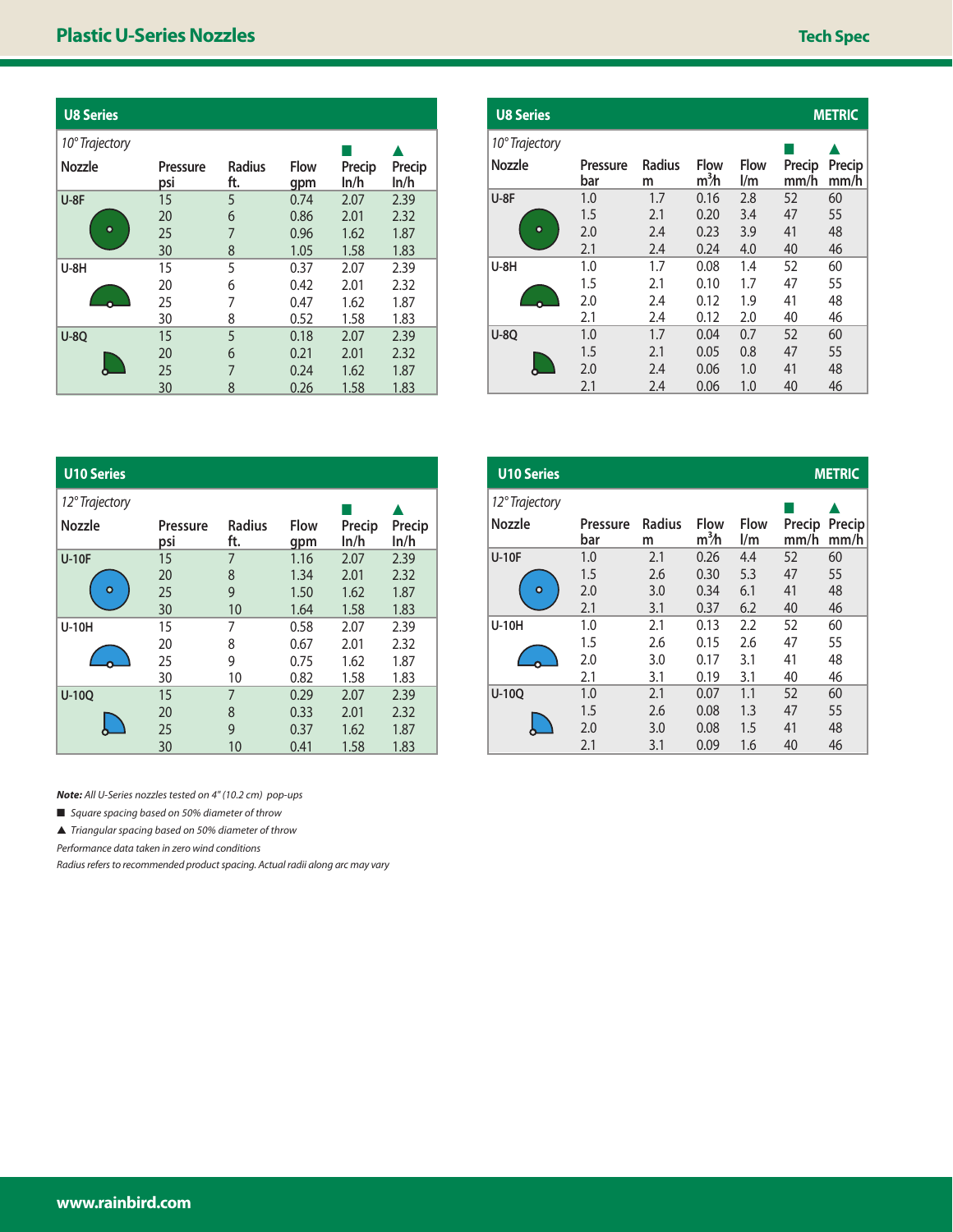| <b>U12 Series</b> |                 |                      |                    |                |                |
|-------------------|-----------------|----------------------|--------------------|----------------|----------------|
| 23° Trajectory    |                 |                      |                    |                |                |
| Nozzle            | Pressure<br>psi | <b>Radius</b><br>ft. | <b>Flow</b><br>qpm | Precip<br>ln/h | Precip<br>ln/h |
| <b>U-12F</b>      | 15              | 9                    | 1.80               | 2.14           | 2.47           |
|                   | 20              | 10                   | 2.10               | 2.02           | 2.34           |
| ٠                 | 25              | 11                   | 2.40               | 1.91           | 2.21           |
|                   | 30              | 12                   | 2.60               | 1.74           | 2.01           |
| <b>U-12H</b>      | 15              | 9                    | 0.90               | 2.14           | 2.47           |
|                   | 20              | 10                   | 1.05               | 2.02           | 2.34           |
|                   | 25              | 11                   | 1.20               | 1.91           | 2.21           |
|                   | 30              | 12                   | 1.30               | 1.74           | 2.01           |
| <b>U-12Q</b>      | 15              | 9                    | 0.45               | 2.14           | 2.47           |
|                   | 20              | 10                   | 0.53               | 2.02           | 2.34           |
|                   | 25              | 11                   | 0.60               | 1.91           | 2.21           |
|                   | 30              | 12                   | 0.65               | 1.74           | 2.01           |

| <b>U12 Series</b> |                 |                    |                                  |                                        |                | <b>METRIC</b>  |  |  |
|-------------------|-----------------|--------------------|----------------------------------|----------------------------------------|----------------|----------------|--|--|
| 23° Trajectory    |                 |                    |                                  |                                        |                |                |  |  |
| Nozzle            | Pressure<br>bar | <b>Radius</b><br>m | <b>Flow</b><br>m <sup>3</sup> /h | <b>Flow</b><br>$\mathsf{I}/\mathsf{m}$ | Precip<br>mm/h | Precip<br>mm/h |  |  |
| <b>U-12F</b>      | 1.0             | 2.7                | 0.40                             | 6.8                                    | 55             | 63             |  |  |
|                   | 1.5             | 3.2                | 0.48                             | 8.3                                    | 47             | 54             |  |  |
| $\bullet$         | 2.0             | 3.6                | 0.59                             | 9.7                                    | 46             | 53             |  |  |
|                   | 2.1             | 3.7                | 0.60                             | 9.8                                    | 44             | 51             |  |  |
| <b>U-12H</b>      | 1.0             | 2.7                | 0.20                             | 3.4                                    | 55             | 63             |  |  |
|                   | 1.5             | 3.2                | 0.24                             | 4.2                                    | 47             | 54             |  |  |
|                   | 2.0             | 3.6                | 0.30                             | 4.8                                    | 46             | 53             |  |  |
|                   | 2.1             | 3.7                | 0.30                             | 4.9                                    | 44             | 51             |  |  |
| $U-120$           | 1.0             | 2.7                | 0.10                             | 1.7                                    | 55             | 63             |  |  |
|                   | 1.5             | 3.2                | 0.12                             | 2.1                                    | 47             | 54             |  |  |
|                   | 2.0             | 3.6                | 0.15                             | 2.4                                    | 46             | 53             |  |  |
|                   | 2.1             | 3.7                | 0.15                             | 2.5                                    | 44             | 51             |  |  |

| <b>U15 Series</b> |                 |                      |                    |                |                |
|-------------------|-----------------|----------------------|--------------------|----------------|----------------|
| 23° Trajectory    |                 |                      |                    |                |                |
| Nozzle            | Pressure<br>psi | <b>Radius</b><br>ft. | <b>Flow</b><br>gpm | Precip<br>ln/h | Precip<br>ln/h |
| $U-15F$           | 15              | 11                   | 2.60               | 2.07           | 2.39           |
|                   | 20              | 12                   | 3.00               | 2.01           | 2.32           |
| ●                 | 25              | 14                   | 3.30               | 1.62           | 1.87           |
|                   | 30              | 15                   | 3.70               | 1.58           | 1.83           |
| $U-15H$           | 15              | 11                   | 1.30               | 2.07           | 2.39           |
|                   | 20              | 12                   | 1.50               | 2.01           | 2.32           |
|                   | 25              | 14                   | 1.65               | 1.62           | 1.87           |
|                   | 30              | 15                   | 1.85               | 1.58           | 1.83           |
| $U-150$           | 15              | 11                   | 0.65               | 2.07           | 2.39           |
|                   | 20              | 12                   | 0.75               | 2.01           | 2.32           |
|                   | 25              | 14                   | 0.82               | 1.62           | 1.87           |
|                   | 30              | 15                   | 0.92               | 1.58           | 1.83           |

*Note: All U-Series nozzles tested on 4" (10.2 cm) pop-ups*

■ *Square spacing based on 50% diameter of throw*

▲ *Triangular spacing based on 50% diameter of throw*

*Performance data taken in zero wind conditions*

*Radius refers to recommended product spacing. Actual radii along arc may vary*

| <b>U15 Series</b> |                 |                    |                                  |                                        |                | <b>METRIC</b>  |
|-------------------|-----------------|--------------------|----------------------------------|----------------------------------------|----------------|----------------|
| 23° Trajectory    |                 |                    |                                  |                                        |                |                |
| <b>Nozzle</b>     | Pressure<br>bar | <b>Radius</b><br>m | <b>Flow</b><br>m <sup>3</sup> /h | <b>Flow</b><br>$\mathsf{I}/\mathsf{m}$ | Precip<br>mm/h | Precip<br>mm/h |
| <b>U-15F</b>      | 1.0             | 3.4                | 0.60                             | 9.8                                    | 52             | 60             |
|                   | 1.5             | 3.9                | 0.72                             | 11.8                                   | 47             | 55             |
| o                 | 2.0             | 4.5                | 0.84                             | 13.7                                   | 41             | 48             |
|                   | 2.1             | 4.6                | 0.84                             | 14.0                                   | 40             | 46             |
| $U-15H$           | 1.0             | 3.4                | 0.30                             | 4.9                                    | 52             | 60             |
|                   | 1.5             | 3.9                | 0.36                             | 5.9                                    | 47             | 55             |
|                   | 2.0             | 4.5                | 0.42                             | 6.9                                    | 41             | 48             |
|                   | 2.1             | 4.6                | 0.42                             | 7.0                                    | 40             | 46             |
| $U-150$           | 1.0             | 3.4                | 0.15                             | 2.5                                    | 52             | 60             |
|                   | 1.5             | 3.9                | 0.18                             | 2.9                                    | 47             | 55             |
|                   | 2.0             | 4.5                | 0.21                             | 3.4                                    | 41             | 48             |
|                   | 2.1             | 4.6                | 0.21                             | 3.5                                    | 40             | 46             |